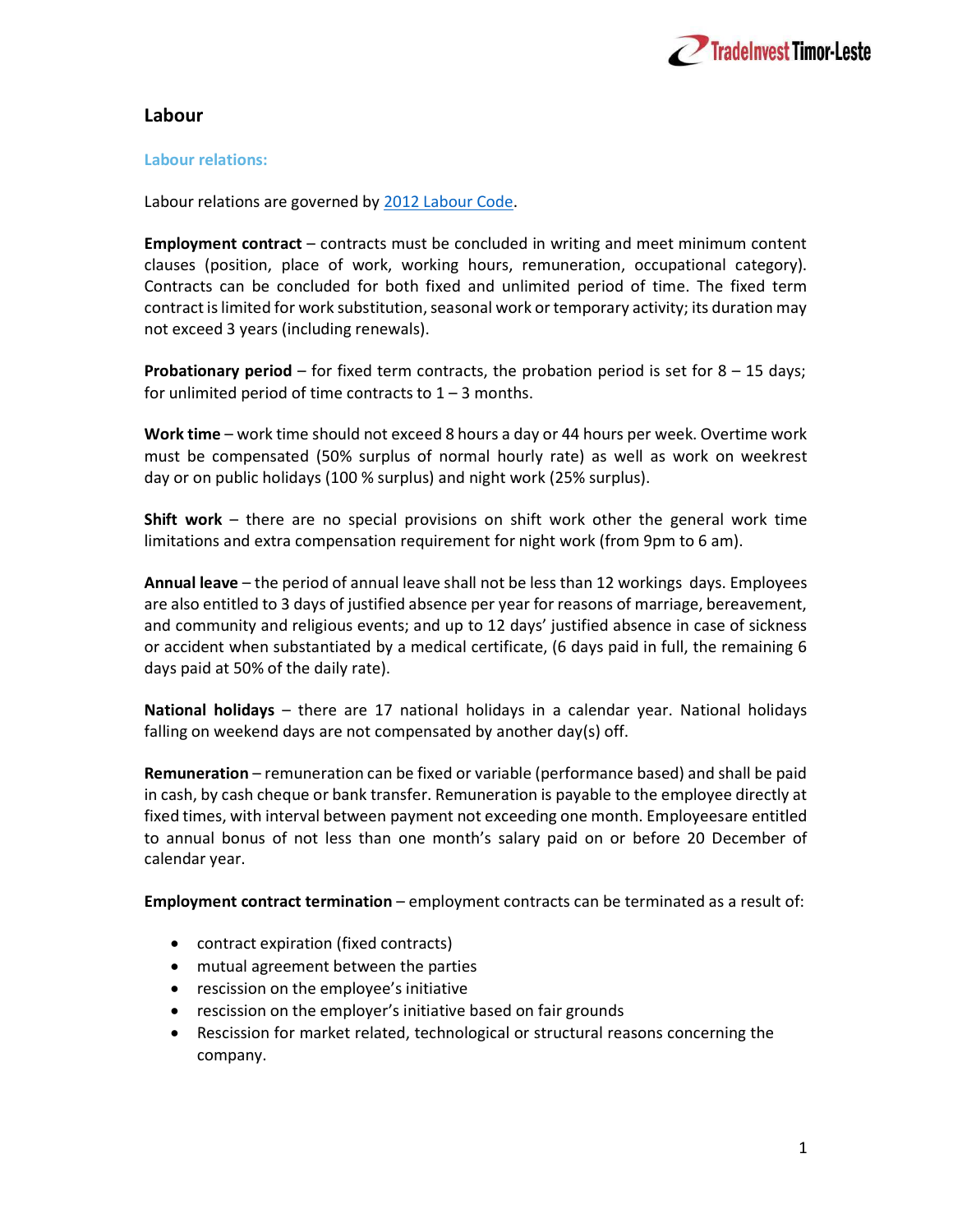

The employee may rescind the employment contract with immediate effect for reasons stipulated in the Labour Code or by giving a prior written notice of termination (30-day notice period).

The employer may rescind the employment contract with immediate effect only for reasons stipulated in the Labour Code and following the procedure prescribed by the law. Rescission made on market related, technological or structural grounds can be done only if it is indispensable for the economic viability or reorganisation of the company. Minimum notice period is 15-30 days depending on the length of employee's service.

**Maternity / paternity leave** – a female employee is entitled to a minimum period of 12 weeks of paid maternity leave without effect on the pay or duration of annual leave. A male employee is entitled to 5 working days paid paternity leave after the birth of a child.

Minimum age for work – the minimum age for admission to work is 15 years. A young person aged between 13 and 15 years may perform only light work under conditions prescribed by the law. Child and forced labour is prohibited.

**Medical test** – employers are prohibited to request that a job applicant or employee undergoes a medical test unless such a test is essential for the protection and safety of the employee. Medical test can be performed only with a written consent of the job applicant or employee.

Foreign workers - a citizen who is not a Timorese national but who lives and works in Timor-Leste is considered a foreign worker. Foreign workers are entitled to the same rights and subject to the same obligations as those applicable to national workers.

### Industrial relations:

Timor-Leste operates on the principle of free establishment and competition of trade unions. Establishment of a trade union is not mandatory in companies. The Labour Code contains provisions on collective agreement bargaining conditions. Lockouts are prohibited. The role of trade unions in Timor-Leste is largely perceived as social – there is no history of large-scale strikes.

#### Legal compliance:

Monitoring and enforcement of labour law is at the responsibility of Labour Inspectorate. Labour disputes are handled by the Mediation and Conciliation Services and the Labour Arbitration Council which have representations in all districts.